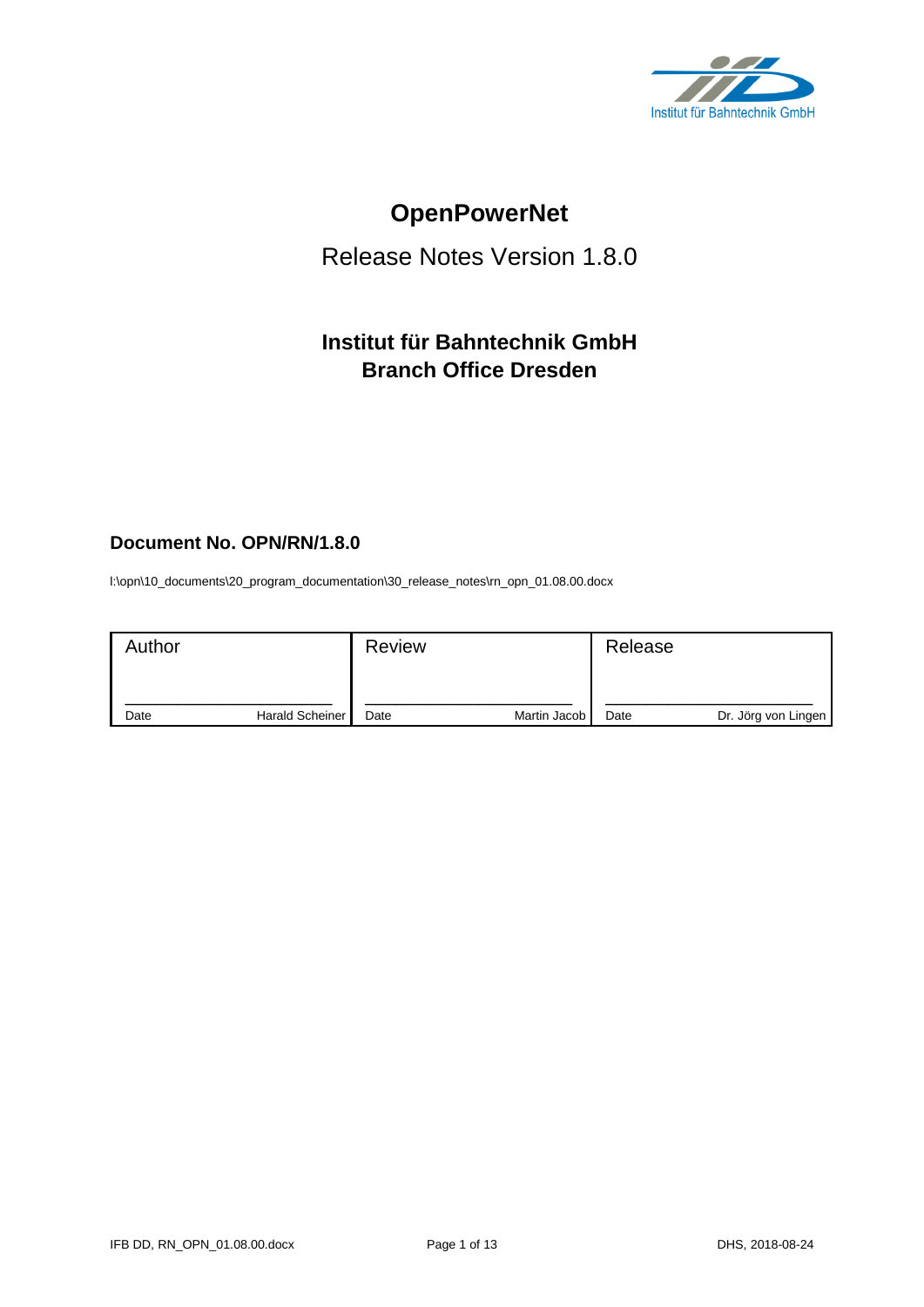# **1 Introduction**

#### **1.1 Overview**

The purpose of this document is to describe the changes and the status of OpenPowerNet version 1.8.0. The document contains:

- o List of delivered files on DVD,
- o Description of the main functionality,
- o Any restrictions known,
- o List of corresponding documentation and
- o Known issues.

# **1.2 Configuration**

See document Installation Instruction version 1.8.0 for required third-party software versions.

## **1.3 Acronyms and abbreviations**

The following abbreviations are used within this document.

| <b>Abbreviation</b> | <b>Description</b>                |
|---------------------|-----------------------------------|
| 2AC                 | 2 Phase AC                        |
| <b>AC</b>           | <b>Alternating Current</b>        |
| <b>ATM</b>          | <b>Advance Train Module</b>       |
| <b>DC</b>           | <b>Direct Current</b>             |
| <b>DVD</b>          | <b>Digital Versatile Disk</b>     |
| <b>EFE</b>          | <b>Engine File Editor</b>         |
| <b>GUI</b>          | <b>Graphical User Interface</b>   |
| <b>NMMV</b>         | Network Model Microscopic Viewer  |
| <b>OCS</b>          | <b>Overhead Catenary System</b>   |
| <b>ODBC</b>         | <b>Open Database Connectivity</b> |
| <b>OPN</b>          | <b>OpenPowerNet</b>               |
| <b>OT</b>           | OpenTrack                         |
| <b>PDF</b>          | <b>Portable Document Format</b>   |
| <b>PSC</b>          | <b>Power Supply Calculation</b>   |
| SoC                 | State of Charge                   |
| <b>VLD</b>          | <b>Voltage Limiting Device</b>    |
| <b>XML</b>          | Extensible Markup Language        |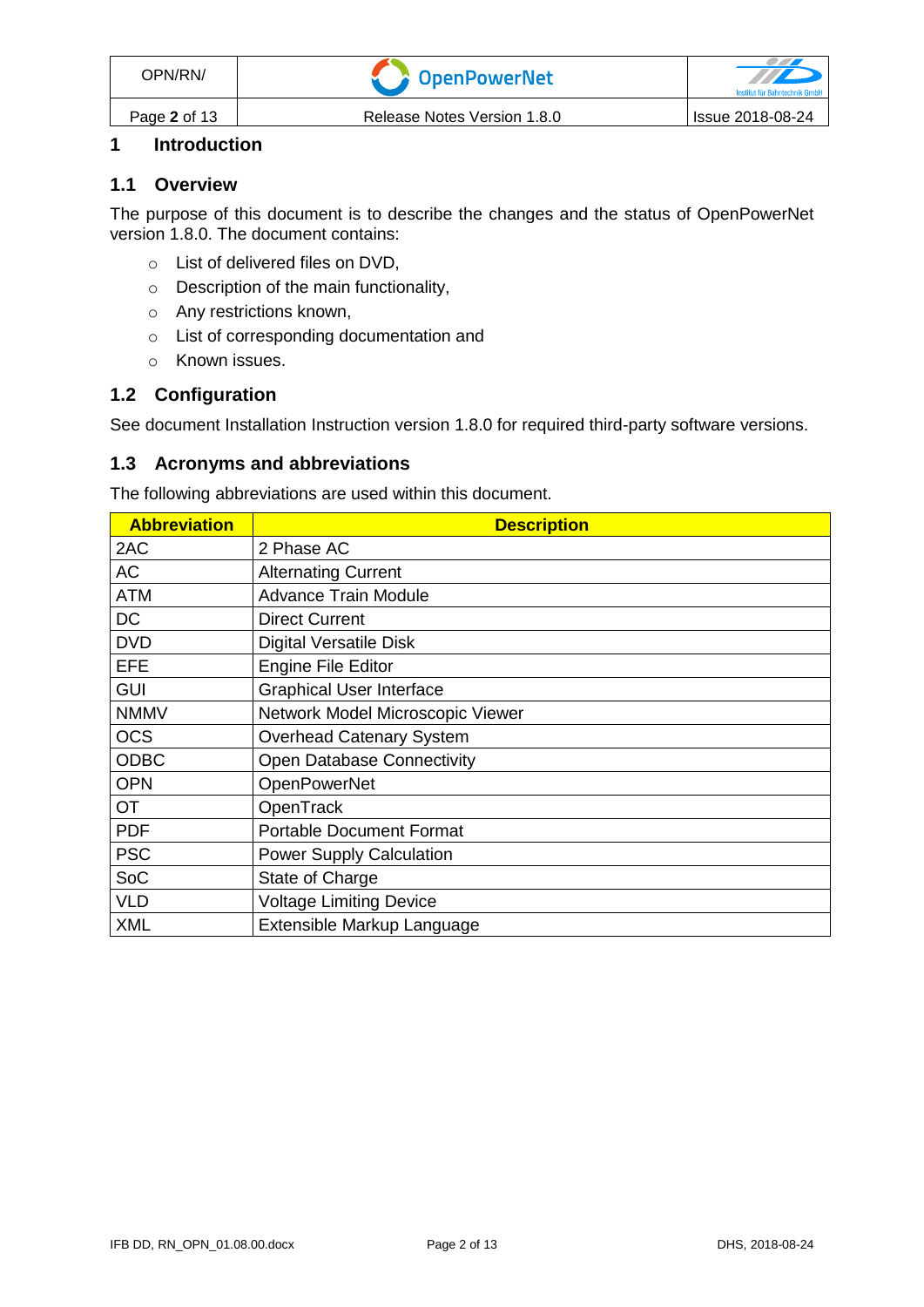| OPN/RN/      | CopenPowerNet                                                                           | Institut für Bahntechnik GmbH |
|--------------|-----------------------------------------------------------------------------------------|-------------------------------|
| Page 3 of 13 | Release Notes Version 1.8.0                                                             | Issue 2018-08-24              |
|              | $\mathbf{r}$ , $\mathbf{r}$ , $\mathbf{r}$ , $\mathbf{r}$ , $\mathbf{r}$ , $\mathbf{r}$ |                               |

## **2 List of files on DVD delivery**

OPN InstallationInstruction 1.8.0.pdf OPN ReleaseNotes 1.8.0.pdf OPN UserManual 1.8.0.pdf OpenPowerNet\my.ini OpenPowerNet\createUser.bat OpenPowerNet\OpenPowerNet-1.8.0.zip OpenTrack\OpenTrack.V\_1.9.1.2018-05-10.Se38uK.zip ThirdPartyPrograms\ required by OpenPowerNet, see Installation Instructions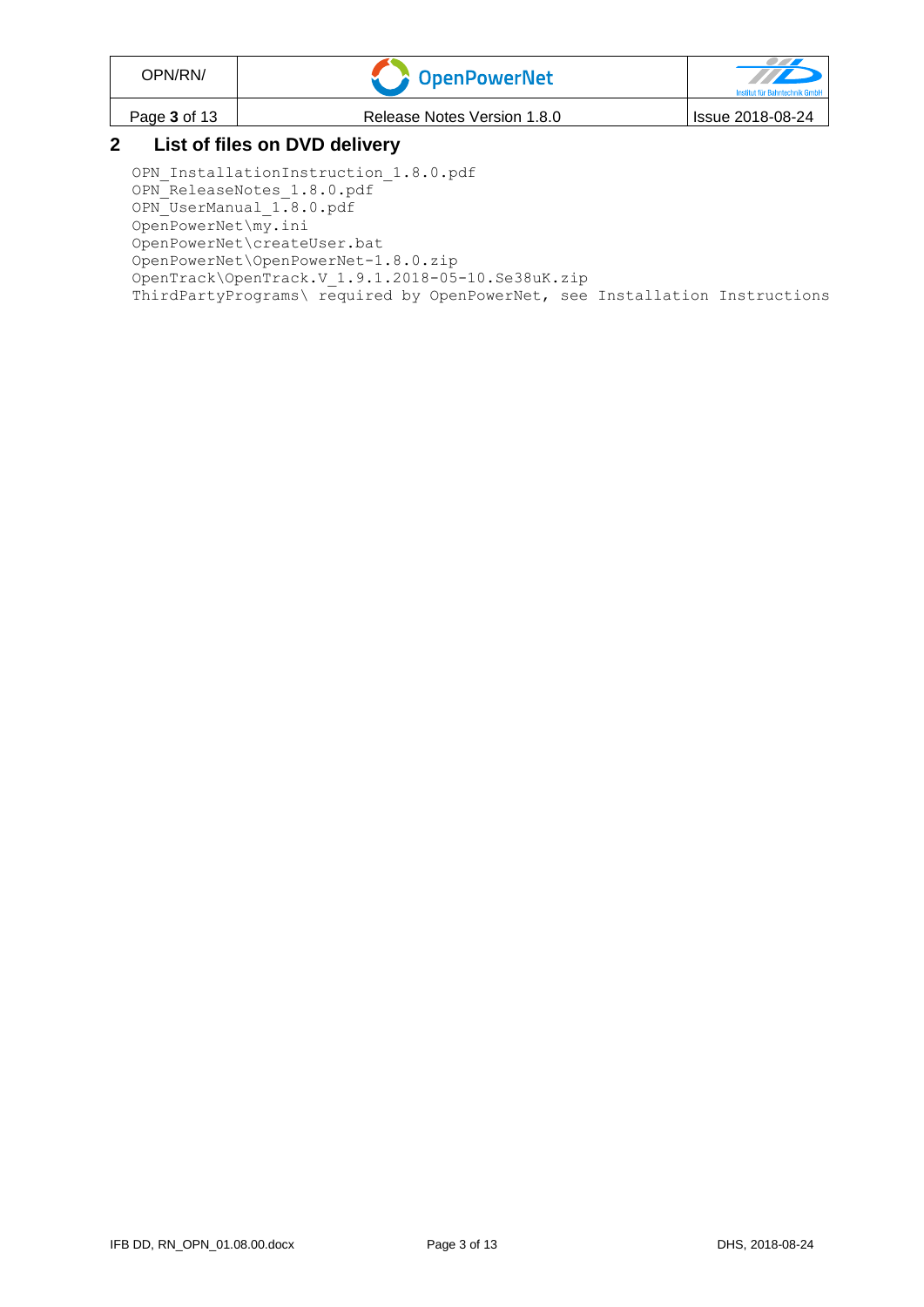| OPN/RN/      | <b>V C</b> OpenPowerNet     | <b>Institut für Bahntechnik Gmb!</b> |
|--------------|-----------------------------|--------------------------------------|
| Page 4 of 13 | Release Notes Version 1.8.0 | <b>Issue 2018-08-24</b>              |

# **3 Main functionality**

OpenPowerNet version 1.8.0 has the following main functionality:

- Calculation of AC, 2AC and DC power supply system,
- Calculation of magnetic coupling of conductors is done internally,
- Possible electrical network configurations include, but are not limited to:
	- o Highspeed railway,
	- o Freight railway,
	- $\circ$  Metro systems with OCS or 3<sup>rd</sup>/4<sup>th</sup> rail,
	- o Monorail systems,
	- o Tram networks,
	- o Trolleybus networks,
	- o Battery buses with charging station.
- AC / 2AC power supply models:
	- o Transformer,
	- o Converter (SFC),
	- o Auto transformer,
	- o Booster transformer,
- DC power supply models:
	- o Rectifier/Inverter,
- Stationary energy storage for stabilisation of line voltage and energy saving,
- Voltage limiting device model to limit the touch voltage,
- Calculation of tractive effort with retroactive effect to the railway operation simulator OpenTrack,
- Consideration of regenerative braking,
- Consideration of tractive and braking current limitation,
- Consideration of power factor at vehicle pantograph,
- Calculation of electrical engines with single or multiple propulsion systems,
- Division of power consumption for multiple train operating companies,
- Evaluation of engine energy storage charging from regenerative braking and/or catenary,
- Evaluation of catenary-free operation,
- Consideration of coasting behaviour of the courses,
- Consideration of changing train mass at station stops,
- Calculation of short circuit currents,
- Quick evaluation of network structure using constant current engine model,
- Visualisation of results using prepared Excel-Files and
- Visualisation of results using the automated analysis of the Analysis Tool generating Excel and PDF files for:
	- o Minimum pantograph voltage,
	- o Maximum touch voltage,
	- o Maximum leakage current,
	- o Substation: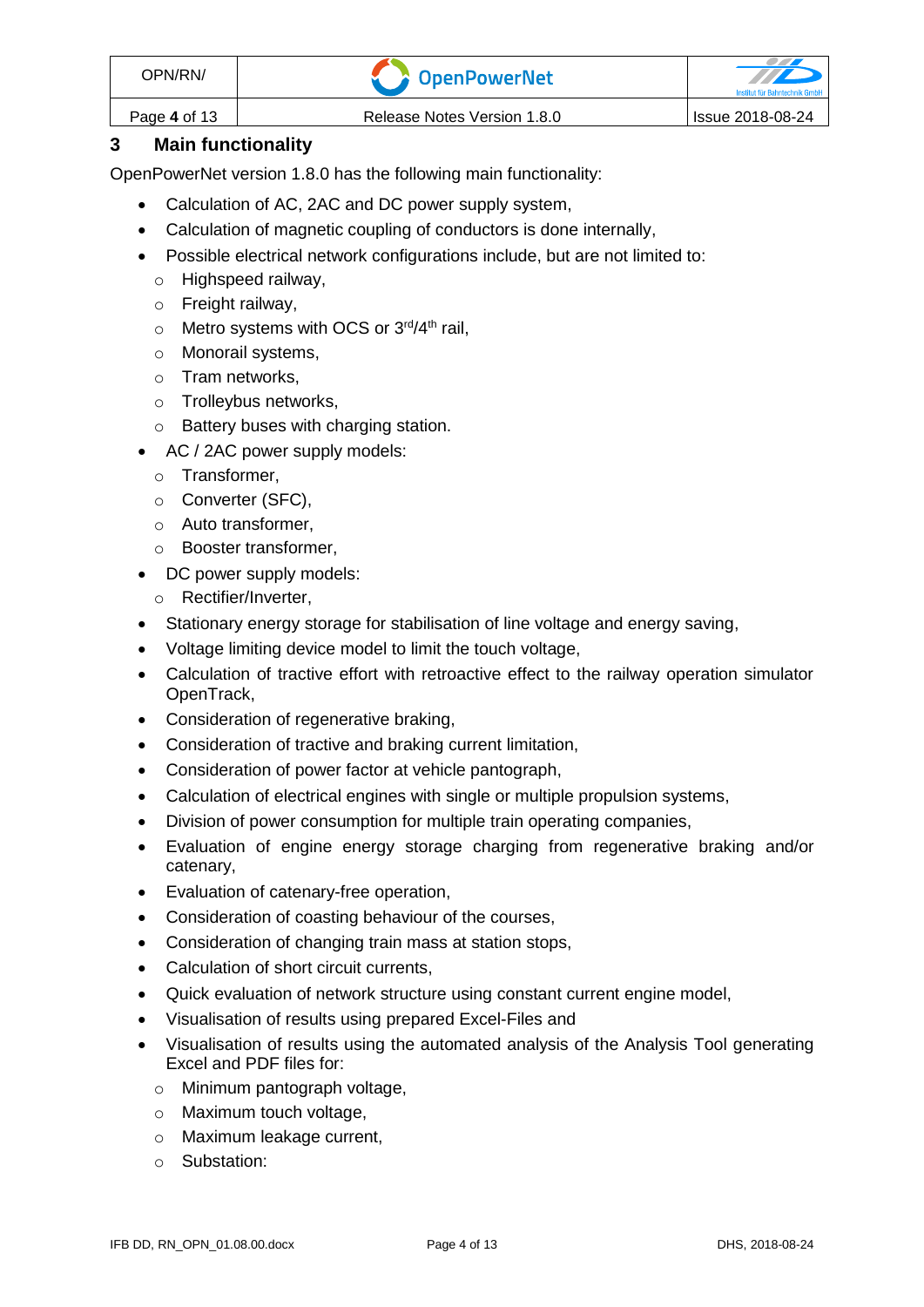| OPN/RN/      | <b>T</b> OpenPowerNet                      | TTE<br>Institut für Bahntechnik GmbH |
|--------------|--------------------------------------------|--------------------------------------|
| Page 5 of 13 | Release Notes Version 1.8.0                | <b>Issue 2018-08-24</b>              |
|              | $\pm$ $\sim$ $\cdot$ $\sim$ $\sim$ $\cdot$ |                                      |

- <span id="page-4-0"></span> $\blacksquare$  Feeder current versus time and as TRLPC<sup>1</sup>,
- Busbar voltage versus time,
- Power (P,Q,S) versus time and as TRLPC for input, output and total (per substation and total of all substations of a network),
- Power factor versus time,
- o Magnetic Field as flux density (B-field) and field strength (H-field),
- $\circ$  [C](#page-4-0)onductor and connector current versus time and as TRLPC<sup>1</sup>,
- $\circ$  Voltage versus time and as TRLPC<sup>[1](#page-4-0)</sup>,
- o Energy overview,
- o Vehicle specific charts,
- o Vehicle specific overview

<sup>1</sup> The **T**ime-**R**ated **L**oad **P**eriods **C**urve (TRLPC) shows the maximum or minimum of a set of varying window-size averages where the window time duration is defined by the x-axis value.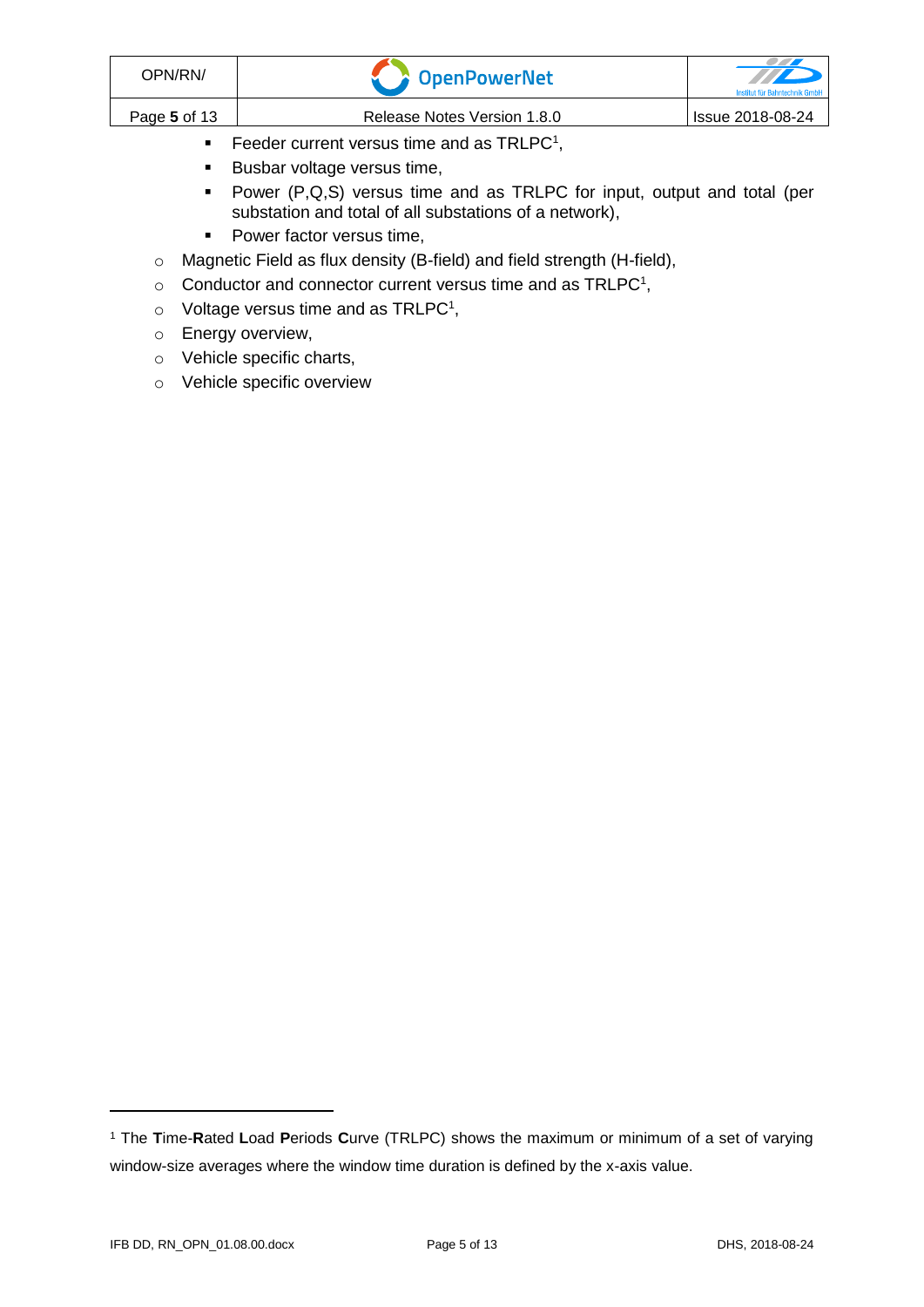# **4 Changes since version 1.7.1**

#### **4.1 New features**

- General
	- o Updated OpenPowerNet logo.
	- o Engine energy storage can be charged from OCS now and may be used to power the engine in catenary-free sections (tracks with modelled, but isolated OCS section, "NoPowerSupply"). Please see the corresponding tutorial in the user manual for more detail.
	- o Added handling for connected courses. The new course will be able to take over storage SoC from its circulation course on arrival. Please see the OpenTrack documentation for more detail on modelling connections.
	- o Added "region" model to the electrical network: The type "RegionOcsCharge" may be used inside a network line element to define allowance of OCS charging for proper engines whereas the type "RegionVehicleMod" may be used to overwrite the default value of pantoCurrentLimitationStandstill\_A of engines at the particular position. The regions are defined in the Project-File under the Line elements and can be visualised by NMMV and Analysis chart output. Please see the modelling section and engine energy storage tutorial of the user manual for more detail.
- ATM
	- o Added optional attribute "recoveryPrecision" to ATM/Options in Project-File to allow experienced users to tune calculation of recovered brake power from vehicle to OCS. The following values are possible:
		- normal (default): Best for most scenarios, corresponds to OPN versions before 1.8.
		- fast: Improves calculation speed, but produces less accurate results, especially for networks with voltage regulating devices. Not recommended if the project utilises devices like energy storages (vehicle or stationary) and converters. Only use if you know what you are doing, comparison to "normal" recommended before utilisation in project!
- PSC
	- The VLD model now optionally takes reactance as parameter for the open and close values in the TypeDefs-File.
- Analysis
	- Vehicle and Line charts: Values with pantograph voltage of 0.0 V may be hidden in output charts now by enabling the new checkbox "Hide Panto 0V" in the Selection Editor. This may be useful for neutral zones that do not utilise power signals in the OpenTrack model and for catenary-free sections with the new engine energy storage model. There will be a gap in the chart series in such cases. (Note: ContactWire voltages can not be hidden the same way, make sure to use a different conductor name for catenary-free sections to retrieve nice chart output!)
	- Vehicle charts: Added possibility to show the lineID in the legend entry of a region marker line. This may be helpful if there is output for corridors with multiple lines and identical region names. The placeholder %lineID% or %\_lineID% has to be added to the title of the region item definition under Analysis/ChartTypes/Common/ItemDefs/ItemDef[@name=Region] in a custom preset file.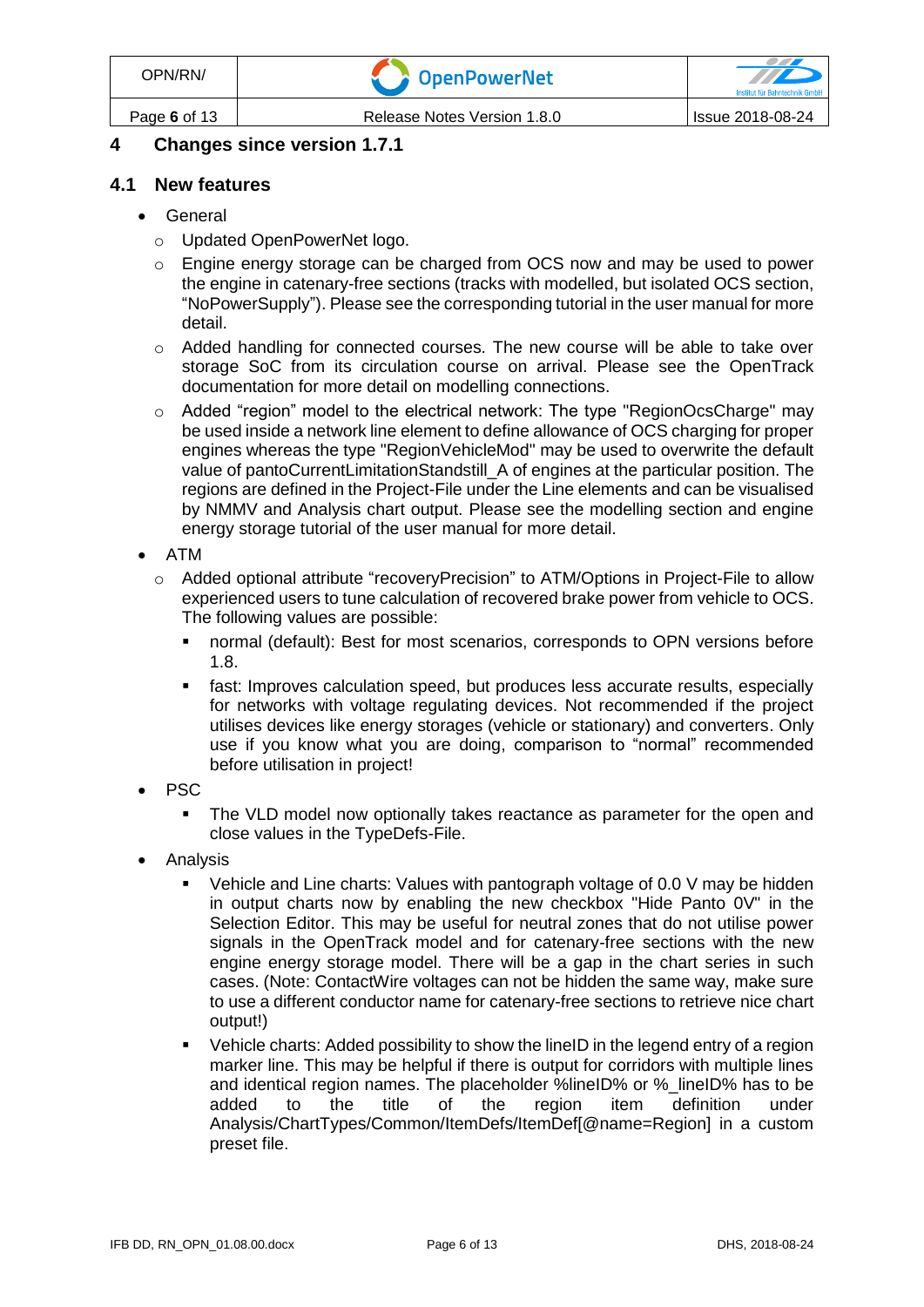- Vehicle charts: Create chart series for absolute SoC of the energy storages (SoC\_abs). The previous relative SoC output was renamed to SoC\_rel.
- Vehicle charts: Create chart series for self discharge of energy storage.
- **Energy overview: Added possibility to customise the strings for conductor sort in** a custom preset file. Use placeholders %condSort% or %condSort plural% in description of row item E\_loss\_Conductors.
- Substation device overview: Added optional possibility to create output for "E\_S\_abs" in device overviews. To create the output, the attribute "use" has to be set to true in a customised preset file for the corresponding column items under TableTypes/Substations/TableType/Section[Device].
- GUI
	- New file wizards to create a new Project-File, Switch-File, TypeDefs-File or Analysis-Preset-File.

# **4.2 Improved user experience**

- General
	- o Added message type "Deprecation". This type will be used to display and count messages connected to renamed or introduced XML attributes and elements. The log level is set between Info and Warning. Each deprecation message will be displayed for first occurrence only.
	- o Improved some display messages like network model size for better overview.
	- $\circ$  Improved validation of some user input from XML Project-File, e.g. tolerance options, Conductor definitions and false configuration of the Converter controller curves.
	- o Improved handling of invalid ODBC datasource.
	- o Made database settings configurable through config file. The optional parameters are named identical to attributes in project file and overwrite them. An info message shows the resulting settings.
- PSC
	- $\circ$  The parallel connector warning will not be shown for the last position of a leakage element anymore, as it is not shown for the first position. So there should not be any warning for neighbouring leakages anymore.
- NMMV
	- $\circ$  Added separate buttons to hide nodes, connectors between lines and regions.
	- o Nodes with line connectors will be drawn with bold border.
	- o Redraw on change in preferences.
	- o Optimised redrawing while scrolling.
- GUI
	- o Speedup NMMV and Selection Editor.
- Prepared Excel Files
	- $\circ$  Messages: Added default data filters, improved text formatting for cells and removed obsolete selection of OPN module.

#### **4.3 Changes to models and results**

- General
	- o In some cases with strong limitation of the achievable effort through OPN, there could be a glitch in driving dynamics, so that the train would achieve a slightly bigger or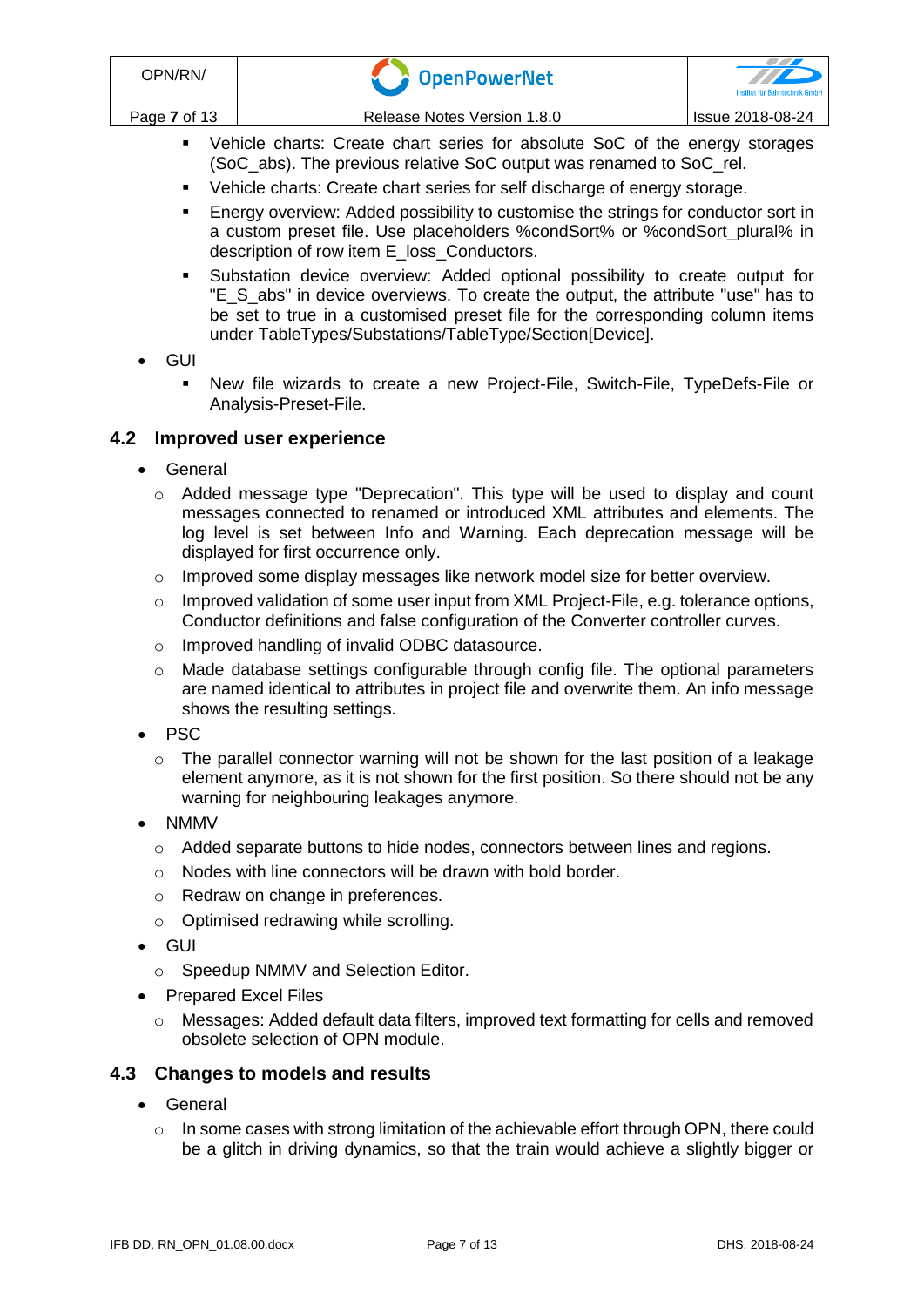| OPN/RN/      | <b>DenPowerNet</b>          | <b>Institut für Bahntechnik GmhF</b> |
|--------------|-----------------------------|--------------------------------------|
| Page 8 of 13 | Release Notes Version 1.8.0 | Issue 2018-08-24                     |

smaller acceleration than actually possible when considering the electrical network. This will be compensated in the next acceleration timesteps of the same travel cycle now, maintaining an effort at least equal to train resistance. Also fixed application of switch states and distribution delay during calculation of the achieved effort for OpenTrack.

- $\circ$  The requested effort will be written to database table "enginedata" as demanded by OpenTrack now, even if there is a distribution delay or other cause that hinders acceleration.
- o Changed behaviour of current limited engine trying to accelerate from standstill: Do not allow acceleration when auxiliary power is limited. Also changed behaviour of current limitation at standstill: This will be applied for effort request of 0 kN only.
- ATM
	- o Improved brake model "U\_source": Removed the minimum recovery power at pantograph behaviour (fixed 0.5 W setting). In the past, the recovery process was aborted if recovered power was below this value to achieve a behaviour similar to the "I\_source" model. When trying to recover to OCS with "U\_source" model now, either full recovery should be possible or the maximum recovery voltage as configured should be observed at the pantograph. This should lead to an increased efficiency of regenerative braking compared to "I\_source" model, if receptivity is limited - primarily in DC networks. Also, simulation speed should be improved in some situations. Furthermore, the internal temporary switching between "U\_source" and "I\_source" during load flow iteration was optimised. Please note that the setting retryRecovery=false (retry at next braking process) will not work with "U\_source" model anymore as recovery will never be aborted. If you need this behaviour, please use the "I\_source" model.
	- o Removed attribute retryRecovery: As the behaviour is now limited to I\_source model, the setting was merged into attribute brakeMode. Please see the updated XML schema.
	- o Attribute pantoCurrentLimitationStandstill\_A allows a value of 0.0 A now.
	- $\circ$  The value "delta load loss power" defined in OpenTrack Trains Dialog may now be negative.
- PSC
	- o The default value of PSC/Options/@tolerance\_A in Project-File was changed from 0.01 A to 1.0 A to gain a significant speedup with some network configurations.
	- o When defining Conductors or Connectors with impedance per km, temperature and temperature coefficient are optional now.
- Analysis
	- o Vehicle charts and overviews: Introduced with version 1.6.0, the consuming and recovering state at the engine pantograph was defined by the sign of the current at nominal voltage to allow calculation of the values ratio\_consumption and ratio\_recovery. With the enhanced engine energy storage model this could have led to a false detection of the states in some configurations, so the states are now detected separately for nominal voltage values and simulated values. The ratio values will not be calculated for timesteps with non-matching current signs, resulting in a gap in the chart series.
- Prepared Excel Files
	- o Removed prepared Excel files for stationary energy storage, please use the automatic analysis tool to examine those devices.
- Database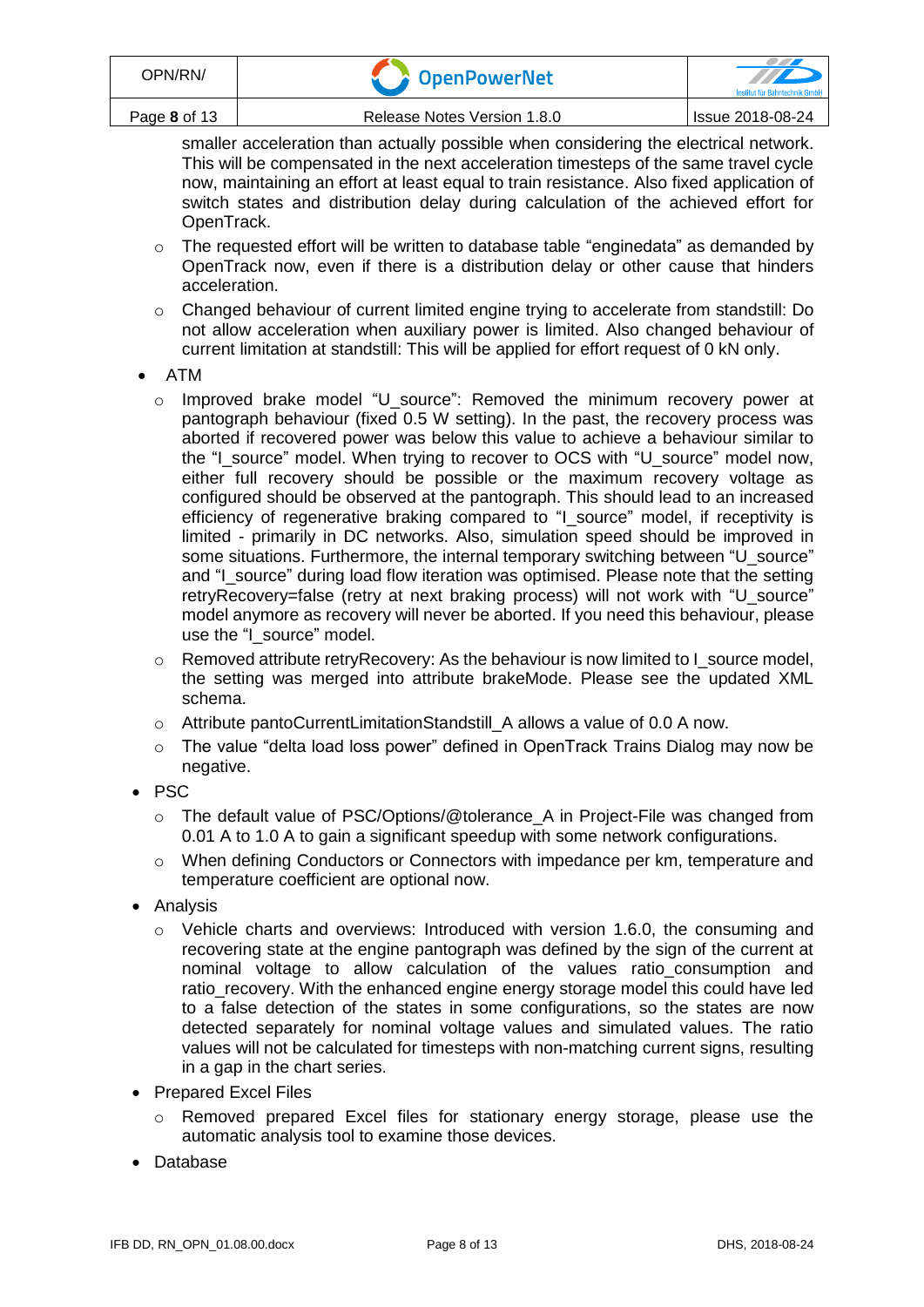| OPN/RN/      | CopenPowerNet               | <u>and the second contract of the second second in the second second second in the second second second in the second second second in the second second second second in the second second second second second second second s</u><br>Institut für Bahntechnik GmbF |
|--------------|-----------------------------|-----------------------------------------------------------------------------------------------------------------------------------------------------------------------------------------------------------------------------------------------------------------------|
| Page 9 of 13 | Release Notes Version 1.8.0 | <b>Issue 2018-08-24</b>                                                                                                                                                                                                                                               |

 $\circ$  Besides the additional tables and columns for new features, several database columns were renamed to match the renamed XML attributes. In particular this affects the tables for vehicle and stationary energy storage, but also the binary columns of table sim. To analyse older simulations, it is recommended to use the matching OPN version, which may be installed in a separate folder, or re-run the simulation with the new version.

## **4.4 Changes to user input**

In OPN 1.8.0, some XML elements and attributes were renamed for clarification and unification.

While the migration of Engine-Files is done automatically whenever opening an old file with the Engine-File Editor, old Project-Files need to be migrated manually according to the updated schema file.

The old elements and attributes are still accepted by the new OPN version. There will be display messages however, stating that their usage is deprecated. It is recommended to migrate the files because the old names will not be accepted anymore in a future release.

The following table shows an overview of the changed elements and attributes (@) in the XML Project-File:

| <b>Old Name</b><br><b>New Name</b>                               |                                   |  |  |  |
|------------------------------------------------------------------|-----------------------------------|--|--|--|
| Project-File, XPath: OpenPowerNet                                |                                   |  |  |  |
| @rstFile                                                         | @engineFile                       |  |  |  |
| @typedefsFile                                                    | @typeDefsFile                     |  |  |  |
| XPath: OpenPowerNet/ATM/Vehicles/Vehicle/Propulsion/             |                                   |  |  |  |
| @tractiveCurrentLimitation                                       | @pantoCurrentLimitationConsuming  |  |  |  |
| @brakeCurrentLimitation                                          | @pantoCurrentLimitationRecovering |  |  |  |
| @vMinRecovery_km_h                                               | @minSpeedRegenerativeBraking_km_h |  |  |  |
| XPath: OpenPowerNet/ATM/Vehicles/Vehicle/Storage/                |                                   |  |  |  |
| @shareLoad_percent                                               | @shareCharge_percent              |  |  |  |
| @shareUnload_percent                                             | @shareDischarge_percent           |  |  |  |
| @loadModel                                                       | @chargeModel                      |  |  |  |
| @unloadModel<br>@dischargeModel                                  |                                   |  |  |  |
| XPath: OpenPowerNet/PSC/Networks/Network                         |                                   |  |  |  |
| ReferenceNode<br>Earth                                           |                                   |  |  |  |
| XPath: OpenPowerNet/PSC/Networks/Network/Substations/Substation  |                                   |  |  |  |
| Boostertransformer<br><b>BoosterTransformer</b>                  |                                   |  |  |  |
| XPath: OpenPowerNet/PSC/Networks/Network/Substations/Substation/ |                                   |  |  |  |
| <b>Rectifier</b>                                                 |                                   |  |  |  |
| @nomVoltage_kV                                                   | @noLoadVoltage_kV                 |  |  |  |
| XPath: OpenPowerNet/PSC/Networks/Network/Substations/Substation/ |                                   |  |  |  |
| TwoWindingTransformer                                            |                                   |  |  |  |
| @nomSecondaryVoltage_kV<br>@noLoadSecondaryVoltage_kV            |                                   |  |  |  |
| XPath: OpenPowerNet/PSC/Networks/Network/Substations/Substation/ |                                   |  |  |  |
| ThreeWindingTransformer                                          |                                   |  |  |  |
| @nomSecondaryVoltage_kV                                          | @noLoadSecondaryVoltage_kV        |  |  |  |
| XPath: OpenPowerNet/PSC/Networks/Network/Substations/Substation/ |                                   |  |  |  |
| <b>Storage</b>                                                   |                                   |  |  |  |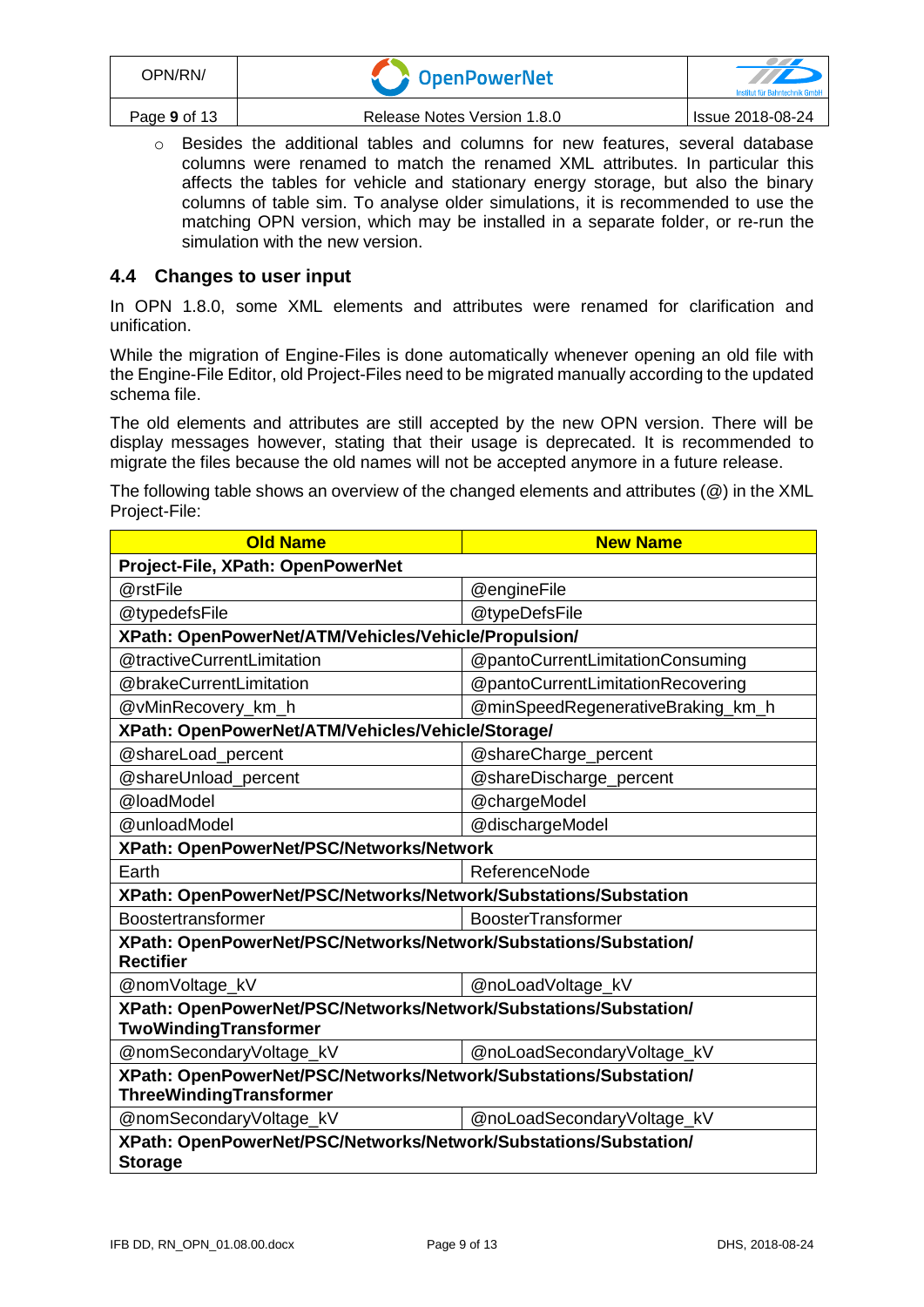| OPN/RN/                                                                  | <b>OpenPowerNet</b>                                         |                                                                           |                  |
|--------------------------------------------------------------------------|-------------------------------------------------------------|---------------------------------------------------------------------------|------------------|
| Page 10 of 13                                                            | Release Notes Version 1.8.0                                 |                                                                           | Issue 2018-08-24 |
|                                                                          | <b>Old Name</b><br><b>New Name</b>                          |                                                                           |                  |
| @nomVoltage_kV                                                           |                                                             | @noLoadVoltage_kV                                                         |                  |
| @loadlmax A                                                              |                                                             | @maxCurrentCharge_A                                                       |                  |
| @unloadImax_A                                                            |                                                             | @maxCurrentDischarge_A                                                    |                  |
| @efficiencyLoad_percent                                                  |                                                             | @efficiencyCharge_percent                                                 |                  |
| @efficiencyUnload_percent                                                |                                                             | @efficiencyDischarge_percent                                              |                  |
| @maxLoad_kWh                                                             |                                                             | @maxSoc_kWh                                                               |                  |
| @initialLoad kWh                                                         |                                                             | @initialSoc_kWh                                                           |                  |
|                                                                          | @lossPower kW<br>@selfDischargePower_kW                     |                                                                           |                  |
|                                                                          |                                                             | XPath: OpenPowerNet/PSC/Networks/Network/Lines/Line/Conductors/Conductor/ |                  |
| <b>ToProperty</b>                                                        |                                                             |                                                                           |                  |
|                                                                          | @temperature_DegreeCentigrade<br>@temperature_degreeCelsius |                                                                           |                  |
| XPath: OpenPowerNet/PSC/Networks/Network/Lines/Line/Connectors/Connector |                                                             |                                                                           |                  |
| @temperature_DegreeCentigrade                                            |                                                             | @temperature_degreeCelsius                                                |                  |

Additionally, some changes were made regarding new or changed models, please see the separate notes.

Furthermore, there were some changes to the default preset file of Automatic Analysis to make some content clearer. Particularly output items for storage were renamed from load/unload to charge/discharge and SoC (state of charge). Please validate against the current schema file to update existing custom preset files!

## **4.5 Changes to the database schema**

Together with the renamed elements and attributes in the XML input files, some columns in the database were renamed for clarification and unification. In particular this affects the tables for vehicle and stationary energy storage, but also the binary columns of table sim, that are used to store the XML input files. Furthermore, there were extensions for new features.

Due to the extensions, it is not intended to upgrade a previous simulation database to the new schema, as some content would be missing.

- Extensions
	- o added tables "region" and "region\_engine\_occurance"
	- o added column "previousID" to table engine (stores the ID of the previous engine instance if using course connections in OpenTrack, otherwise NULL)
	- o added new message type "Deprecation" to table "msgtype"
- Renamed columns

| <b>Table name</b> | Old column name | <b>New column name</b> |
|-------------------|-----------------|------------------------|
| sim               | rstFile         | engineFile             |
|                   | typDefFile      | typeDefsFile           |
|                   | auxPowerFile    | rollingStockFile       |
| storage_atm       | maxLoad_Ws      | maxSoc_Ws              |
|                   | loadlmax A      | maxCurrentCharge_A     |
|                   | unloadImax A    | maxCurrentDischarge_A  |
|                   | loadPmax_W      | maxPowerCharge_W       |
|                   | unloadPmax_W    | maxPowerDischarge_W    |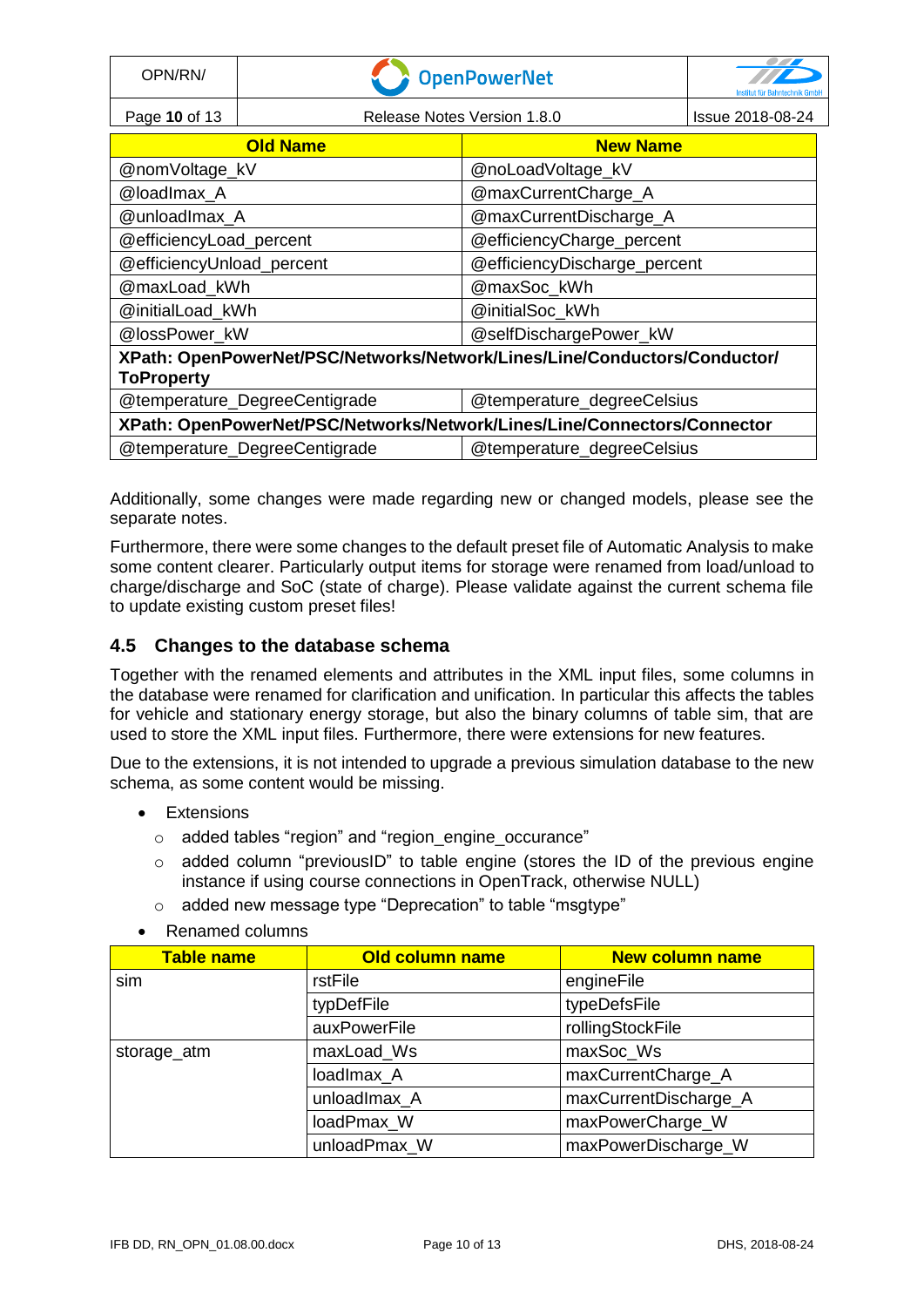| OPN/RN/           | <b>OpenPowerNet</b> |                             |                             | echnik GmbF      |
|-------------------|---------------------|-----------------------------|-----------------------------|------------------|
| Page 11 of 13     |                     | Release Notes Version 1.8.0 |                             | Issue 2018-08-24 |
| <b>Table name</b> |                     | <b>Old column name</b>      | <b>New column name</b>      |                  |
|                   |                     | loadModel                   | chargeModel                 |                  |
|                   |                     | unloadModel                 | dischargeModel              |                  |
| storage_atm_data  |                     | load_Ws                     | soc_Ws                      |                  |
|                   |                     | P W                         | terminalPower_W             |                  |
|                   |                     | loss_W                      | lossPower_W                 |                  |
|                   |                     | load_loss_W                 | selfDischargePower_W        |                  |
| storage           |                     | maxLoad_Ws                  | maxSoc_Ws                   |                  |
|                   |                     | initialLoad Ws              | initialSoc_Ws               |                  |
|                   |                     | loadImax A                  | maxCurrentCharge_A          |                  |
|                   |                     | unloadImax_A                | maxCurrentDischarge_A       |                  |
|                   |                     | efficiencyLoad_percent      | efficiencyCharge_percent    |                  |
|                   |                     | efficiencyUnload_percent    | efficiencyDischarge_percent |                  |
|                   |                     | nomVoltage_kV               | noLoadVoltage_kV            |                  |
|                   |                     | lossPower_kW                | selfDischargePower_W        |                  |
| storage_data      |                     | load_Ws                     | soc_Ws                      |                  |
| storage_state     |                     | state:LOAD                  | state:CHARGE                |                  |
|                   |                     | state: UNLOAD               | state:DISCHARGE             |                  |

# **4.6 Bugfixes**

- General
	- o Fixed implementation of the SOAP communication interface between OpenPowerNet and OpenTrack that could lead to a state where OpenTrack waits indefinitely.
	- $\circ$  When using an OPN start time later than OT start time, the first effort acknowledged to OpenTrack at the beginning of OPN simulation time scope was calculated based on the voltage from the timestep when the engine had been created.
	- o Fixed some minor issues connected to Option "skipBigEffortChanges".
	- $\circ$  Fixed that the achieved effort of a constant current engine could be 0 inside a neutral zone.
	- $\circ$  Fixed display of warning and error count at the end of the simulation.
- ATM
	- o In some cases, if the auxiliary power was limited due to a current limitation, the calculated current for the engine could be bigger than actually defined in the engine file.
	- $\circ$  Fixed an error where the achieved auxiliary power of current limited engines with multiple energy storages would become bigger than actually demanded.
	- $\circ$  There was an error in the calculation of brake effort for engines with energy storage, slower than minimum regenerative braking speed and power at pantograph limited to less than auxiliary power. This would result in a small effort for the electrical part (no influence on driving dynamics) and a warning about negative brake resistor power in the automatic analysis tool.
	- $\circ$  Fixed an issue for application of current limitation that could lead to an insignificant negative current.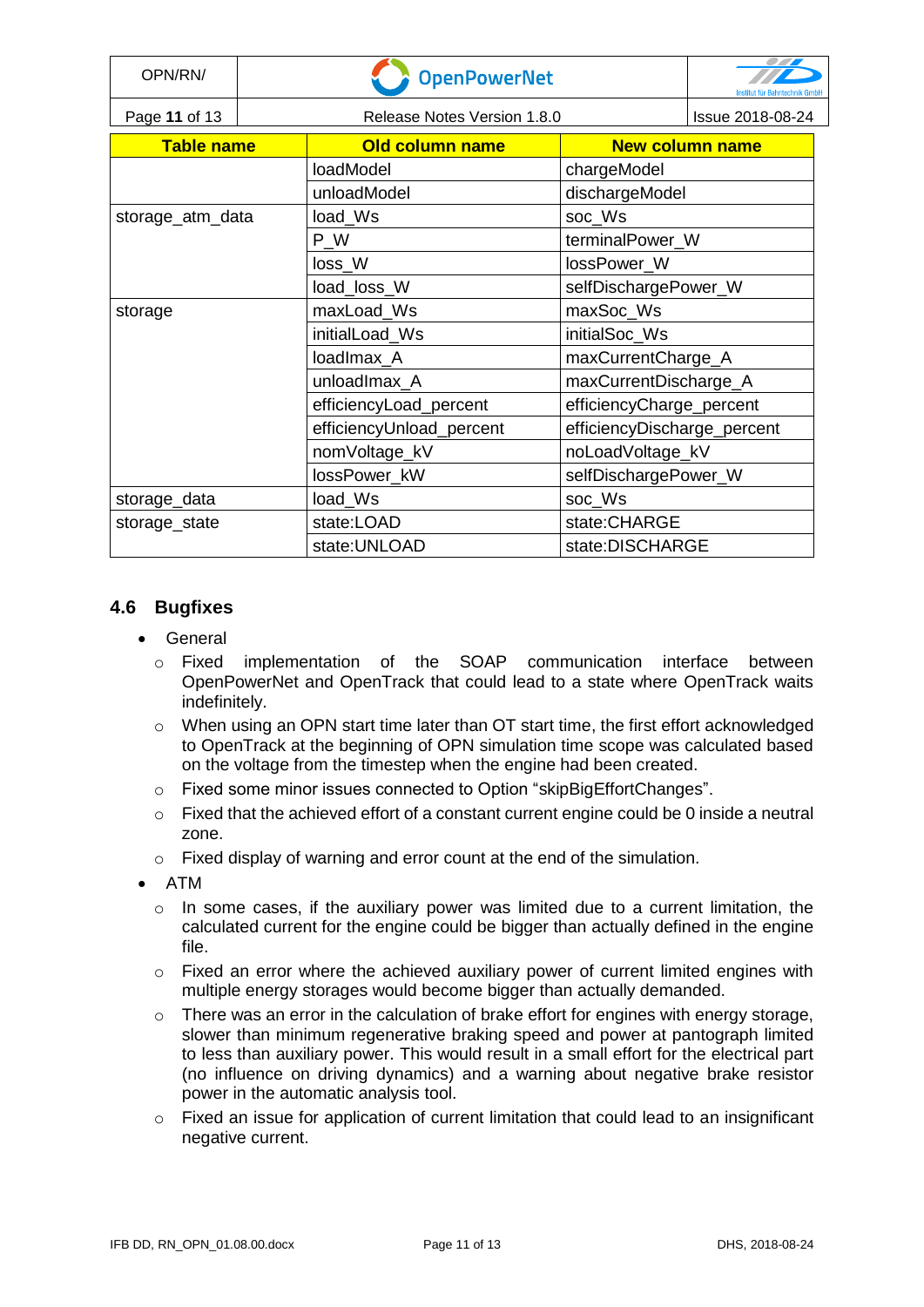- o There was an error in calculation of self discharge power of engine energy storages if the simulation timestep was different from 1 s. This could also result in negative SoC of the storage. Terminal power gets prioritised over self discharge power now in the last timestep before the SoC becomes 0 Ws.
- $\circ$  The SoC of an engine energy storage could become negative if the defined self discharge was too big.
- o Fixed engine energy storage could calculate a positive power while unloading to achieve minimum load.
- o Using "delta load loss power" definition in OpenTrack it was impossible to achieve an auxiliary power smaller than the initial value.
- $\circ$  Auxiliary power could be limited for engine during regenerative braking although it did not hit any limitation.
- PSC
	- o If a network element like substation or line connector created a new node position, that did not exist while creating the line itself, the connector for a defined leakage element would be missing there. Now the leakages will be parsed separately after Network and Merger elements.
	- o Usage of SFC with strategy Synchronous lead to error PSC-E-061 or appcrash.
- GUI
	- o Multiple fixes for Engine File Editor, Selection Editor and NMMV.
- Analysis
	- o If there were engines with energy storage and just one timestep inside time scope, this could hinder creation of the energy overview. Warning OPN-W-506 would be shown. Also fixed a minor glitch in calculation of SoC balance for vehicles.
	- $\circ$  Vehicle charts: Fixed consideration of timestep in kilometre jump detection to prevent disruption of vehicle charts.
	- $\circ$  The checkbox for Copyright in Selection Editor did not have any effect, the copyright string was always added to charts if set under preferences.
	- $\circ$  Fixed an error, which would lead to the label of a horizontal line being oriented vertical although there was enough space for a horizontal label. This could be the case e.g. for chainage markers in vehicle charts for corridors with reverse sections.

# **5 Known restrictions**

OpenPowerNet is tested with OpenTrack version 1.9.1 (2018-05-10) and should only be used with this version.

OpenPowerNet is a single user application. It is not tested to use the same database for multiple users at the same time.

# **6 Version of corresponding documentation**

The following table lists the version of the documents related to OpenPowerNet 1.8.0.

| <b>Document</b>          | <b>Version</b> |
|--------------------------|----------------|
| Installation Instruction | 1.8.0          |
| User Manual              | 1.8.0          |